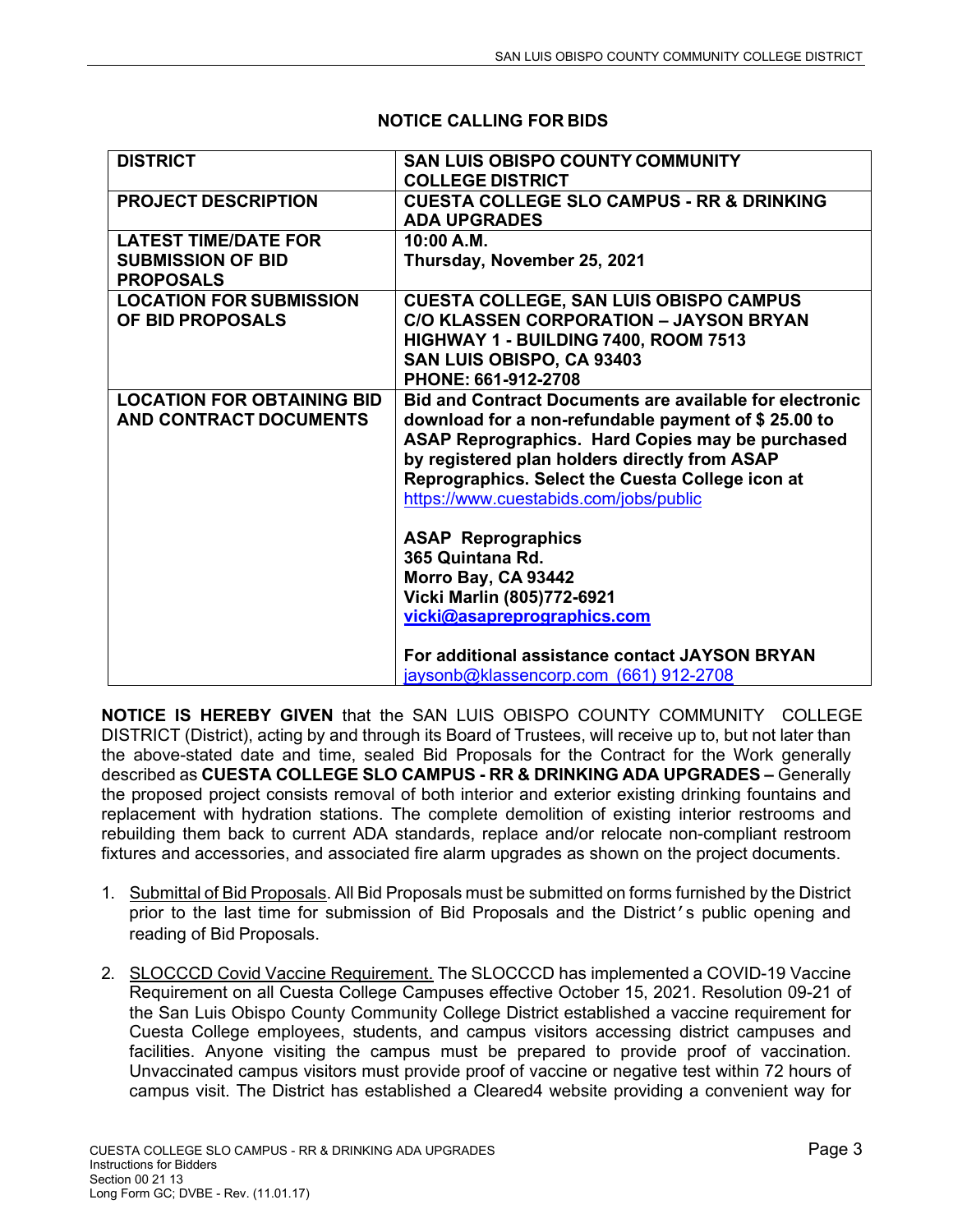everyone to document compliance. Visitors may register at: https://www.cuesta.edu/vaccine/Cleared4.html. All visitors will be prepared to present their compliance with the SLOCCCD Vaccine Requirement at all times while on the Cuesta College Campus. This includes Job Walks, turning in Bid Proposals, and attending Public Bid Openings for new projects. Any person found not to be in compliance with the SLOCCCD Vaccine Requirement will be asked to leave the campus immediately.

- 3. Bid and Contract Documents. The Bid and Contract Documents are available for electronic download for a non-refundable payment of \$25.00 plus applicable sales tax to ASAP Reprographics. Select the Cuesta College icon at https://www.cuestabids.com/jobs/public to register as an official plan holder upon purchase of the project download. Hard copies of the Bid and Contract documents can be purchased by registered plan holders directly from ASAP Reprographics for the cost of printing at the location stated above. Bidder must obtain a set of Bid and Contract Documents prior to bid opening or their bid will be rejected by the District as non-responsive. While the Bid and Contract Documents may be available through other Planrooms or sites, the District does not guarantee the authenticity or completeness of the Bid and Contract Documents obtained from such other Planrooms or sites.
- 4. Documents Accompanying Bid Proposal. Each Bid Proposal shall be submitted with the following documents. All information or responses of a Bidder in its Bid Proposal and other documents accompanying the Bid Proposal shall be complete, accurate and true; incomplete, inaccurate or untrue responses or information provided therein by a Bidder shall be grounds for the District to reject such Bidder's Bid Proposal for non-responsiveness.

| <b>Bid Proposal Form</b>                    | Non-Collusion Affidavit                |
|---------------------------------------------|----------------------------------------|
| <b>Bid Security</b>                         | Verification of Workman's Compensation |
| Subcontractors List                         | Drug-Free Workplace Certification      |
| <b>DIR Registration Verification</b>        | Acknowledgement of Addenda             |
| <b>Statement of Bidder's Qualifications</b> |                                        |

In addition to the foregoing, the Bidders submitting the three (3) lowest priced Bid Proposals shall submit DVBE Worksheets within the time established in the DVBE Program Policy.

- 5. Project Planholder List. The District's Project Planholder List will be compiled exclusively by https://www.cuestabids.com/jobs/public based on purchases of the Contract Documents. All Project Planholders will receive e-mails from the District advising of any and all Project Addenda. The Project Addenda may be obtained from https://www.cuestabids.com/jobs/public.
- 6. Prevailing Wage Rates. Pursuant to California Labor Code §1773, the Director of the Department of Industrial Relations of the State of California has determined the generally prevailing rates of wages in the locality in which the Work is to be performed. Copies of these determinations, entitled "PREVAILING WAGE SCALE" are available for review on the internet at http://www.dir.ca.gov/dlsr/statistics\_research.html. The Contractor awarded the Contract for the Work shall post a copy of all applicable prevailing wage rates for the Work at conspicuous locations at the Site of the Work. The Contractor and all Subcontractors performing any portion of the Work shall pay not less than the applicable prevailing wage rate for the classification of labor provide by their respective workers in prosecution and execution of the Work. During the Work and pursuant to Labor Code §1771.4(a)(4), the Department of Industrial Relations shall monitor compliance with prevailing wage rate requirements and enforce the Contractor's prevailing wage rate obligations.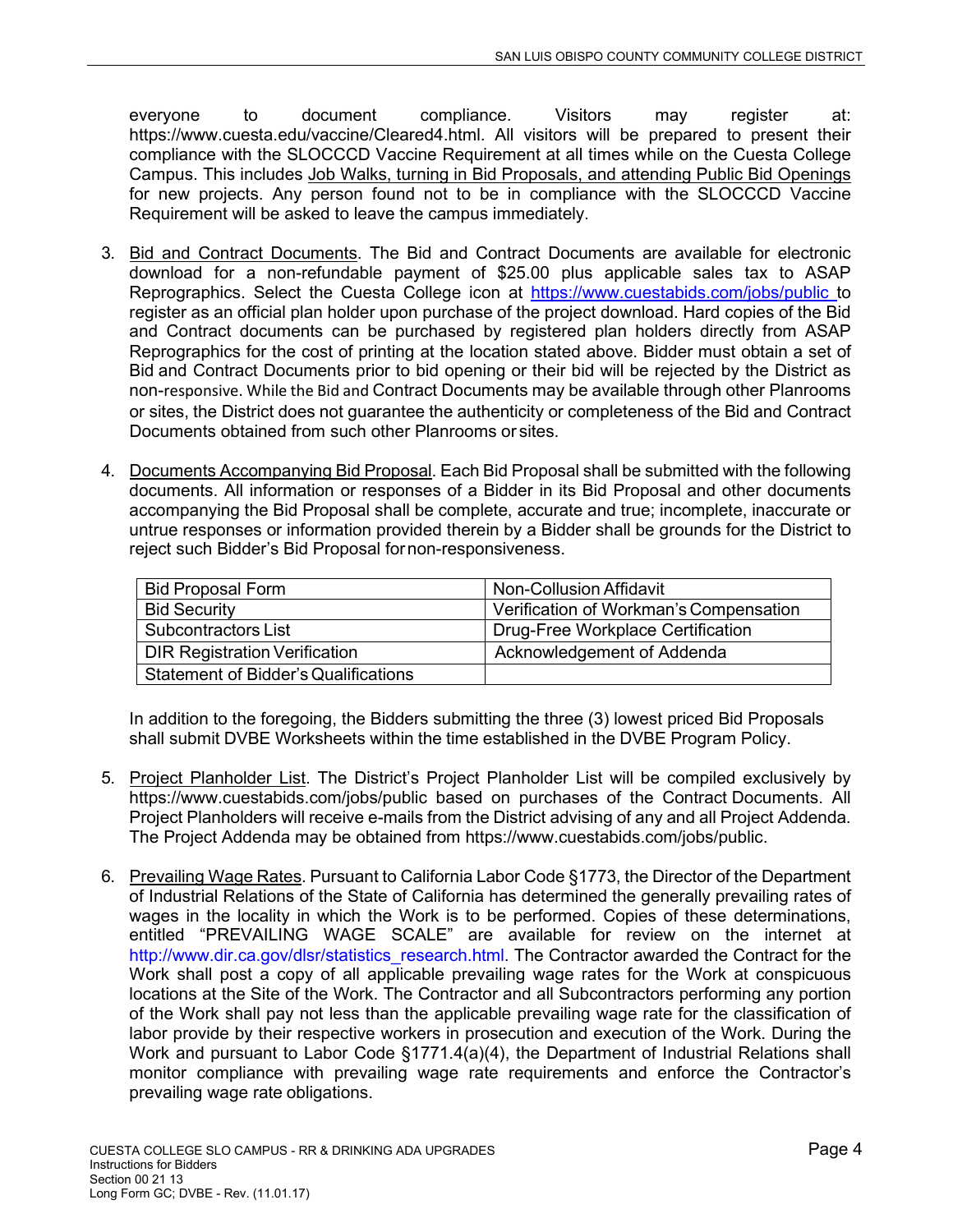- 7. Contractors' License Classification. Bidders must possess the following classification(s) of California Contractors License at the time that the Bid Proposal is submitted and at time the Contract for the Work is awarded: B - General Building Contractor's License. The Bid Proposal of a Bidder who does not possess a valid and in good standing Contractors' License in the classification(s) set forth above will be rejected for non-responsiveness. Any Bidder not duly and properly licensed is subject to all penalties imposed by law. No payment shall be made for the Work unless and until the Registrar of Contractors verifies to the District that the Bidder awarded the Contract is properly and duly licensed for the Work.
- 8. Bidder and Subcontractors DIR Registered Contractor Status. Each Bidder must be a DIR Registered Contractor when submitting a Bid Proposal. The Bid Proposal of a Bidder who is not a DIR Registered Contractor when the Bid Proposal is submitted will be rejected for nonresponsiveness. All Subcontractors identified in a Bidder's Subcontractors' List must be DIR Registered contractors at the time the Bid Proposal is submitted. The foregoing notwithstanding, a Bid Proposal is not subject to rejection for non-responsiveness for listing Subcontractor on the Subcontractors List who is/are not DIR Registered contractors if such Subcontractor(s) complete DIR Registration pursuant to Labor Code §1771.1(c)(1) or (2). Further, a Bid Proposal is not subject to rejection if the Bidder submitting the Bid Proposal listed any Subcontractor(s) who is/are not DIR Registered contractors and such Subcontractor(s) do not become DIR Registered pursuant to Labor Code  $\S1771.1(c)(1)$  or (2), but the Bidder, if awarded the Contract, must request consent of the District to substitute a DIR Registered Subcontractor for the non-DIR Registered Subcontractor pursuant to Labor Code §1771.1(c)(3), without adjustment of the Contract Price or the Contract Time.
- 9. Contract Time. Substantial Completion of the Work shall be achieved within the time set forth in Contract Documents after the date for commencement of the Work established in the Notice to Proceed issued by the District. Failure to achieve Substantial Completion within the Contract Time will result in the assessment of Liquidated Damages as set forth in the Contract.
- 10. Disabled Veteran Business Enterprises ("DVBE") Participation Goal. Pursuant to Military & Veterans Code §999.2, the District has established a Good Faith Participation Goal for DVBEs of three percent (3%) of the value of the Work. The District's DVBE Participation Goal Policy ("DVBE Policy") is set forth in the Contract Documents. The responsible Bidders submitting the three (3) lowest priced responsive Bid Proposals shall submit to the District, within the time established in the DVBE Policy, DVBE Worksheets establishing achievement of the DVBE Participation Goal or Good Faith Efforts to achieve the DVBE Participation Goal. Failure of any such Bidders to comply with the DVBE Worksheet submission requirements will result in rejection the Bidder's Bid Proposal for non-responsiveness.
- 11. Bid Security. Each Bid Proposal shall be accompanied by Bid Security in an amount equal to TEN PERCENT (10%) of the maximum amount of the Bid Proposal, inclusive of any additive Alternate Bid Item(s). Failure of any Bid Proposal to be accompanied by Bid Security in the form and in the amount required shall render such Bid Proposal to be non-responsive and rejected by the District.
- 12. Payment Bond; Performance Bond. Prior to commencement of the Work, the Bidder awarded the Contract shall deliver to the District a Payment Bond and a Performance Bond issued by a California Admitted Surety in the form and content included in the Contract Documents each of which shall be in a penal sum equal to One Hundred Percent (100%) of the Contract Price.